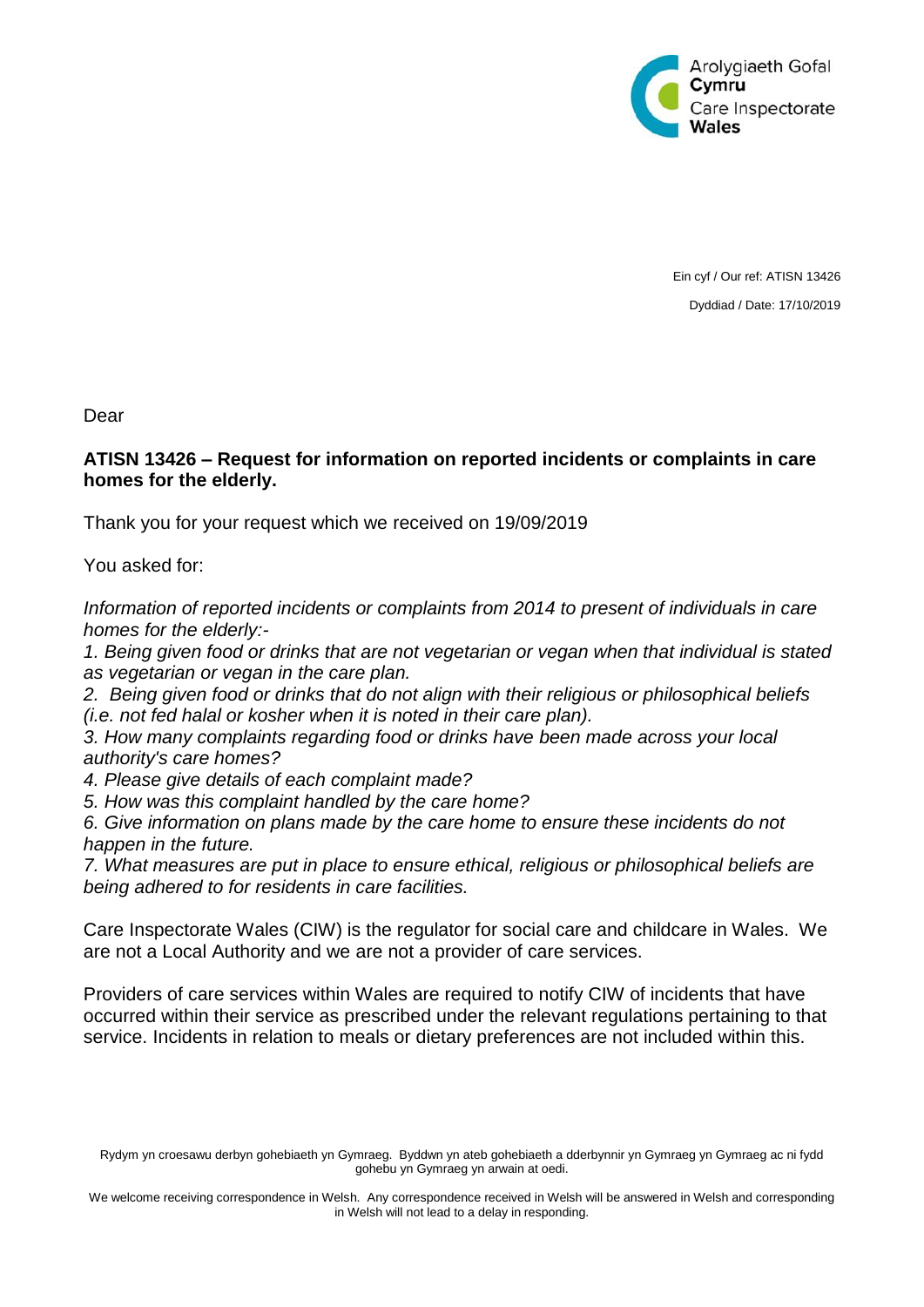CIW would not therefore be routinely notified of incidents nor complaints raised in regard to the dietary preferences of people in care homes.

CIW does not have statutory powers to investigate individual complaints between people and their service providers. Complaints should be made to and investigated by the providers of that service. However, people can raise concerns with us about a service and these are used to inform our intelligence gathering and are fully considered as part of our inspection process. It is possible there may have been occasions where a concern has been raised with us in regard to dietary preferences within a care home. However the way that we record and categorise concerns would not allow us to easily identify this.

CIW receives a large volume of concerns regarding care services which can cover a wide range of issues. The only way we could identify any that relate to dietary preferences would be to manually read the details for each concern raised across all care home services for this time period. The time taken to do this would far exceed the appropriate limit on cost as set out in the Freedom of Information Act.

I note you asked if there are any issues with this request due to it exceeding the cost guidelines that we either do a random sample of care homes or consider a shorter length of time. We have considered this and estimate to manually search all concerns received for 20% of care homes for this time period would take approximately 39 working hours to complete. Likewise, we estimate narrowing the timescale to a 2 year period would likely take over 70 working hours. Therefore these searches would still exceed the appropriate limit. We feel narrowing the sample down any further to meet the appropriate limit would result in information which is unlikely to be a representative sample.

We have undertaken a key word search, using words related to diet, meals etc, on concerns recorded against care homes. This returned no results for concerns that would fall within the scope of your request.

We have concluded we are therefore unable to provide any data to you in respect of questions 1 to 3 of your request, and as a result cannot provide responses to question 4 to 6.

In response to question 7 of your request. All care homes in Wales are currently being reregistered under new legislation, the **Regulation and Inspection of Social Care Act (RISCA) (Wales) 2016**. New regulations and statutory guidance set out the standards that services are required to achieve, this includes nutrition and hydration and supporting people to exercise choice, which would include supporting people's preferred diet. The new regulations and the statutory guidance for service providers can be found at the following links:

<http://www.legislation.gov.uk/anaw/2016/2/contents/enacted> <http://gov.wales/docs/dhss/publications/180201statutory-guidanceen.pdf>

CIW inspects services in line with the requirements of the legislation to ensure people accessing care and support services are safe, their well-being is promoted and their rights are upheld.

If you are dissatisfied with the Welsh Government's handling of your request, you can ask for an internal review within 40 working days of the date of this response. Requests for an